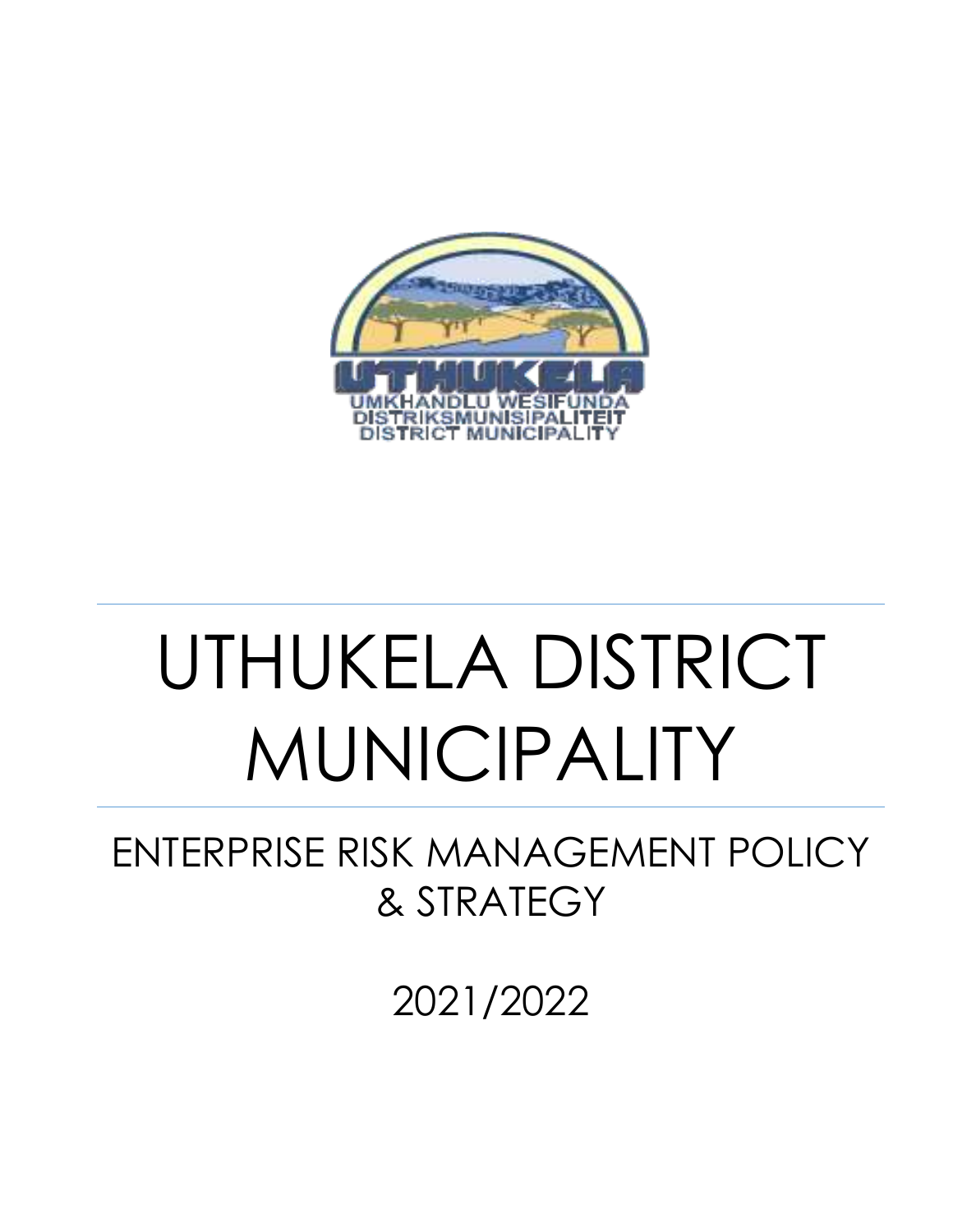# **TABLE OF CONTENT**

| <b>Description</b>                                                | Page No. |
|-------------------------------------------------------------------|----------|
|                                                                   |          |
| 1. Purpose                                                        |          |
| 2. Legislative Mandate                                            |          |
| 3. Scope                                                          | 5        |
| 4. Benefits of Risk Management                                    | 5        |
| 5. Principles of Uthukela Municipality Enterprise Risk Management | O        |
| 6. Accountabilities, Roles and Responsibilities                   |          |
| 7. Risk Management Strategy                                       | 9        |
| 8. Establish the Process of Ongoing Risk Management               | 14       |
| 9. Administration                                                 | 14       |
| 10. Approval of Policy and Strategy                               | 15       |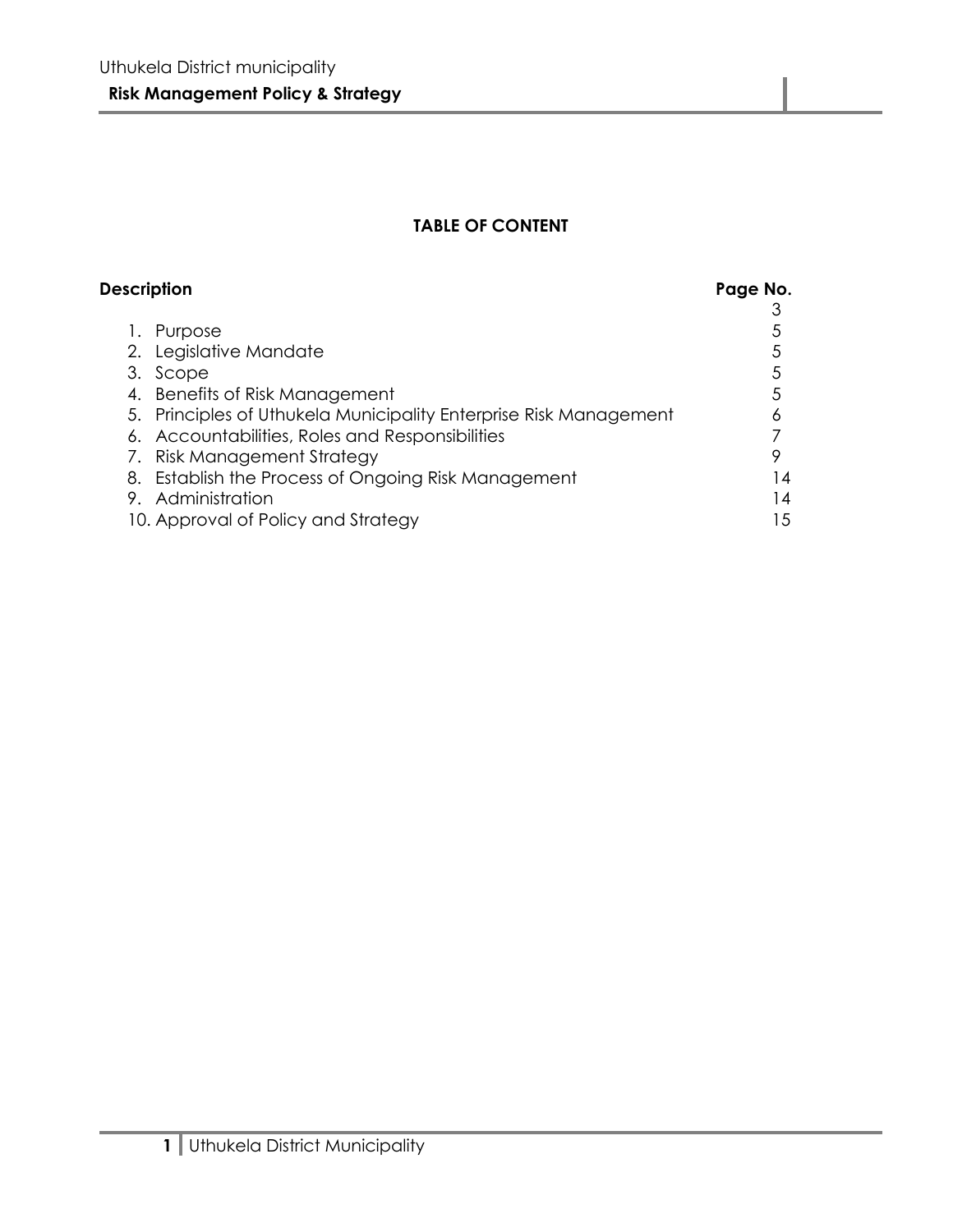## **1. PURPOSE**

UThukela District Municipality (The Municipality) is committed to a process of risk management that is aligned to the principles of good corporate governance, as supported by the Municipal Finance Management Act (MFMA), Act no 56 of 2003.

Risk management is recognised as an integral part of responsible management and the Municipality therefore adopts a comprehensive approach to the management of risk. The features of this process are outlined in the Municipality's Risk Management Framework. It is expected that all departments, operations and processes will be subject to the risk management framework. It is the intention that these departments will work together in a consistent and integrated manner, with the overall objective of reducing risk, as far as reasonably practicable.

Effective risk management is imperative to the Municipality to fulfil its mandate, the service delivery expectations of the public and the performance expectations within the Municipality. The realisation of the Municipality's strategic plan depends on the Municipality being able to take calculated risks in a way that does not jeopardise the direct interests of stakeholders. Sound management of risk will enable the Municipality to anticipate and respond to changes in its service delivery environment, as well as take informed decisions under conditions of uncertainty. The Municipality subscribes to the fundamental principles that all resources will be applied economically to ensure:

- The highest standards of service delivery;
- A management system containing the appropriate elements aimed at minimising risks and costs in the interest of all stakeholders;
- Education and training of all staff to ensure continuous improvement in knowledge, skills and capabilities which facilitate consistent conformance to the stakeholders expectations; and
- Maintaining an environment which promotes the right attitude and sensitivity towards internal and external stakeholder satisfaction.

The Municipality is adopting a wide approach to risk management, which means that every key risk in each part of the Municipality will be included in a structured and systematic process of risk management. It is expected that the risk management processes will become embedded into the Municipality's systems and processes, ensuring that the Municipality's responses to risk remain current and dynamic. All risk management efforts will be focused on supporting the Municipality's objectives. Equally, they must ensure compliance with relevant legislation, and fulfil the expectations of employees, communities and other stakeholders in terms of corporate governance.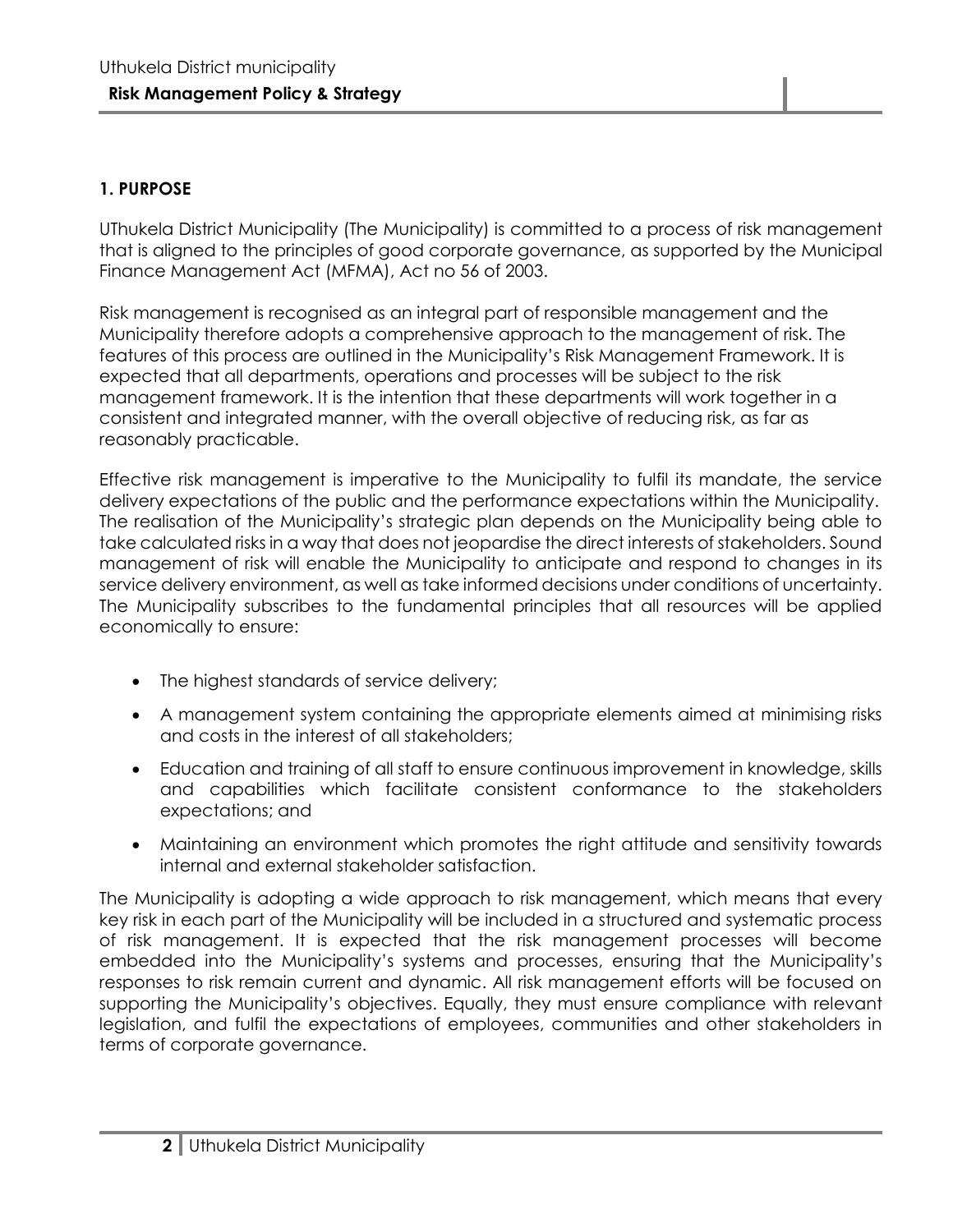## **2. LEGISLATIVE FRAMEWORK**

The Municipal Manager has committed Uthukela District Municipality to a process of risk management that is aligned to the principles of good corporate governance, as supported by the following:

- Municipal Finance Management Act (MFMA), Act no 56 of 2003.
- Public Sector Risk Management Framework
- Municipal-Wide Risk Management Framework
- COSO Enterprise-Wide Risk Management Framework

## **3. DEFINITIONS**

## **Risk**

The Institute of Risk Management defines risk as "…*the uncertainty of an event occurring that could have an impact on the achievement of objectives.* Risk not only manifests as negative impacts on the achievement of goals and objectives, but also as a missed opportunity to enhance organisational performance. Risk is measured in terms of consequences of impact and likelihood."

This definition applies to each and every level of the enterprise and the overriding policy and philosophy is that the management of risk is the responsibility of management at each and every level in the municipality and its entities. The management of risk is no more or less important than the management of organisational resources and opportunities and it simply forms an integral part of the process of managing those resources and opportunities.

## **Enterprise Risk Management**

Enterprise Risk Management (ERM) is the application of risk management throughout the institution rather than only in selected business areas or disciplines. ERM recognises that risks (including opportunities) are dynamic, often highly interdependent and ought not to be considered and managed in isolation. ERM responds to this challenge by providing a methodology for managing institution-wide risks in a comprehensive and integrated way. ERM deals with risks and opportunities affecting value creation or preservation and is defined as

follows with reference to COSO (The Committee of Sponsoring Organisations of the Treadway Commission):

## **4. BENEFITS OF ENTERPRISE RISK MANAGEMENT**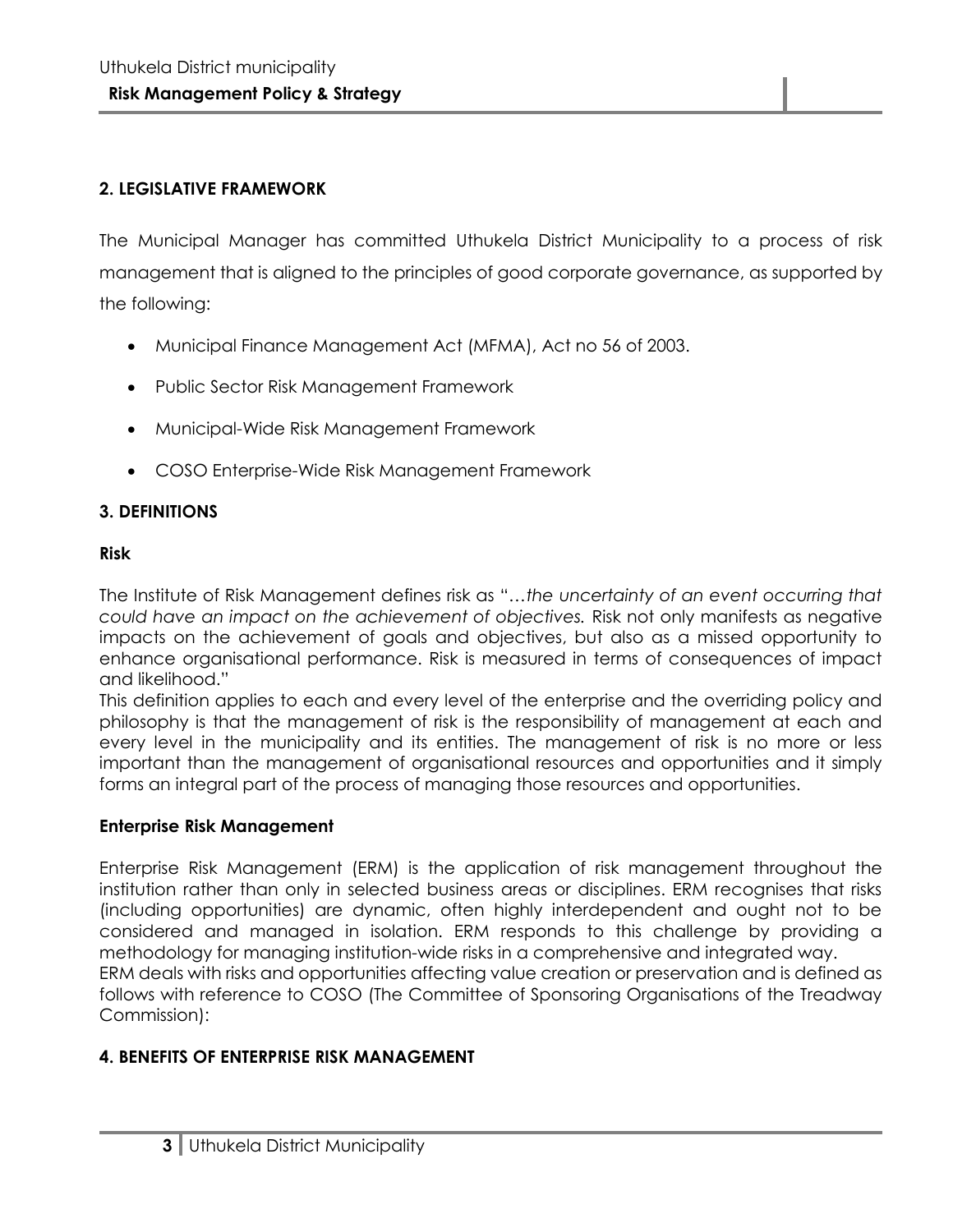The Municipality expects the following benefits in adopting this enterprise risk management policy and effectively implementing the Enterprise Risk Management Framework:

- Aligning risk appetite and strategy
- Pursuing institutional objectives through transparent identification and management of acceptable risk
- Providing an ability to prioritise the risk management activity
- Enhancing risk response decisions
- Reducing operational surprises and losses
- Identifying and managing multiple and cross-enterprise risks
- Seizing opportunities
- Improving deployment of capital
- Ensuring compliance with laws and regulations
- Increasing probability of achieving objectives

## **5**. **ACCOUNTABILITIES, ROLES AND RESPONSIBILITIES**

| <b>Role Player</b>                 | Role                                                                                                                                                                                                                                                                                                                                                                                                                                                                                                                                                                                                                                                                                                                                                                                                                                                                                                                                                                                   |
|------------------------------------|----------------------------------------------------------------------------------------------------------------------------------------------------------------------------------------------------------------------------------------------------------------------------------------------------------------------------------------------------------------------------------------------------------------------------------------------------------------------------------------------------------------------------------------------------------------------------------------------------------------------------------------------------------------------------------------------------------------------------------------------------------------------------------------------------------------------------------------------------------------------------------------------------------------------------------------------------------------------------------------|
| Council/EXCO<br>Audit<br>Committee | Define the mission, vision and strategic objectives<br>$\bullet$<br>Identify strategic risks threatening the achieving of strategic<br>$\bullet$<br>objectives (ERM at strategic setting).<br>Approve the strategic and departmental risk registers.<br>Delegate the responsibility to identify and manage risks to<br>management (MM).<br>Monitor the adequacy and effectiveness of the risk management<br>processes through the Audit Committee and internal audit.<br>Report on the effectiveness of risk management in the annual<br>$\bullet$<br>report.<br>They review the strategic and departmental risk registers and<br>recommend to Council.<br>They approve the three-year audit plan as well as the annual audit<br>٠<br>plan of the municipality's internal audit department.<br>They review reports submitted by internal audit regarding the control<br>$\bullet$<br>environment.<br>They manage the relationship between the internal auditors and<br>Auditor-General |
|                                    |                                                                                                                                                                                                                                                                                                                                                                                                                                                                                                                                                                                                                                                                                                                                                                                                                                                                                                                                                                                        |
| <b>Risk</b><br>Management          | Responsible for the RM oversight function including business<br>$\bullet$<br>continuity throughout the municipality.                                                                                                                                                                                                                                                                                                                                                                                                                                                                                                                                                                                                                                                                                                                                                                                                                                                                   |
| Committee                          | Reports quarterly to Audit committee on the implementation of risk<br>$\bullet$<br>management policy and strategy.                                                                                                                                                                                                                                                                                                                                                                                                                                                                                                                                                                                                                                                                                                                                                                                                                                                                     |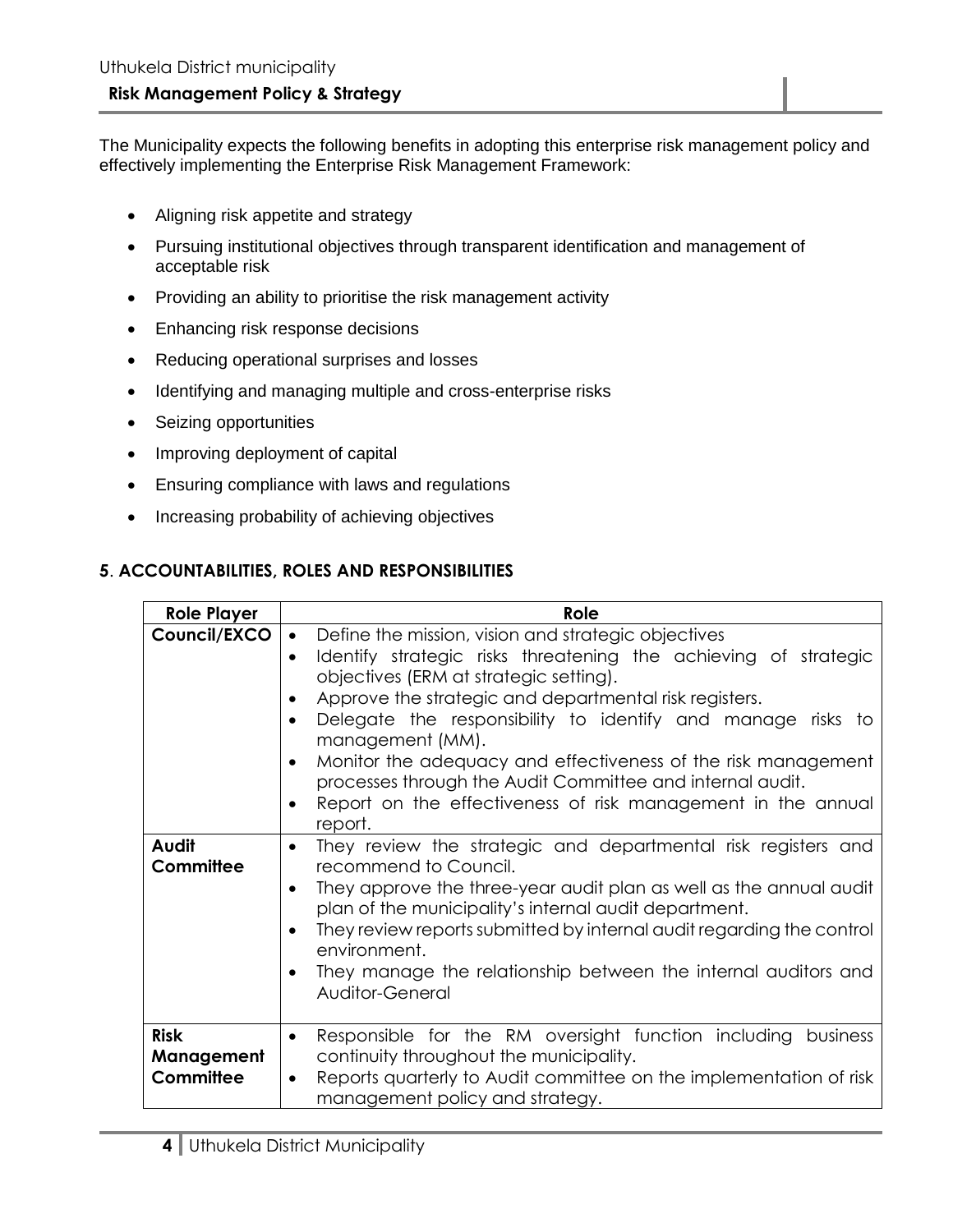# **Risk Management Policy & Strategy**

|                       | Functions on the basis of an approved charter (Terms of Reference)                                                         |
|-----------------------|----------------------------------------------------------------------------------------------------------------------------|
| Management            | Take responsibility for strategic and operational risks facing the<br>$\bullet$                                            |
|                       | municipality through their departments.                                                                                    |
|                       | Put measures in place to mitigate unacceptable risks (risk action<br>$\bullet$                                             |
|                       | plans).                                                                                                                    |
|                       | Monitor the effectiveness of risk management processes through<br>$\bullet$                                                |
|                       | the Risk Management Officer and review of internal audit and other                                                         |
|                       | operational reports.                                                                                                       |
|                       | React quickly on recommendations for corrective action by internal                                                         |
|                       | audit and auditor-general.                                                                                                 |
|                       |                                                                                                                            |
| <b>Chief Risk</b>     | Coordinates the development, implementation, monitoring and<br>٠                                                           |
| Officer (CRO)         | measurement and reporting of the entire risk management process                                                            |
|                       | within the municipality.                                                                                                   |
|                       | Reports monthly to the Municipal Manager on the implementation<br>٠                                                        |
|                       | of risk management policy and strategy.                                                                                    |
|                       | Reports quarterly to the risk committee on the implementation of risk<br>٠                                                 |
|                       | management policy and strategy.                                                                                            |
| <b>Risk</b>           | To assist the municipality to embed and leverage the benefits of risk<br>$\bullet$                                         |
| Management            | management to achieve its stated objectives.                                                                               |
| Officer (RMO)         | Reviews the risk management process to improve the existing<br>$\bullet$                                                   |
|                       | process.                                                                                                                   |
|                       | Facilitates<br>annual risk management assessments<br>risk<br>and                                                           |
|                       | assessments for all major changes and incidents.                                                                           |
|                       | Develop systems to facilitate risk monitoring and risk improvements.<br>$\bullet$                                          |
|                       | Ensure all risk categories are included in the assessment.<br>$\bullet$                                                    |
|                       | Ensure that key risk indicators are included in the risk register.<br>٠                                                    |
|                       | Monitor progress on action plans identified in the risk register.<br>$\bullet$                                             |
| Operational           | Coordinates operational risk management activities.<br>$\bullet$                                                           |
| <b>Risk</b>           | Monitors the implementation of risk management strategy within<br>$\bullet$                                                |
| Committee             | departments.                                                                                                               |
|                       | Monitors the<br>implementation of mitigation strategies<br>within                                                          |
|                       | departments.                                                                                                               |
|                       | Monitors reporting of emerging risks in departments.<br>Reports to the municipal risk committee through the<br><b>Risk</b> |
|                       | Management Officer.                                                                                                        |
| <b>Risk</b>           | Coordinates risk management activities within the department.<br>٠                                                         |
| Champion              | Reports to Head of Department on implementation of risk mitigation                                                         |
|                       | strategies.                                                                                                                |
|                       | Attend meetings of operational risk committee (a committee of risk                                                         |
|                       | champions)                                                                                                                 |
| <b>Internal Audit</b> | Transfers high risks with controls to the internal audit plan for<br>$\bullet$                                             |
|                       | approval by the Audit Committee.                                                                                           |
|                       | Conducts internal audit assignments to test the effectiveness of                                                           |
|                       | internal controls put in place by management.                                                                              |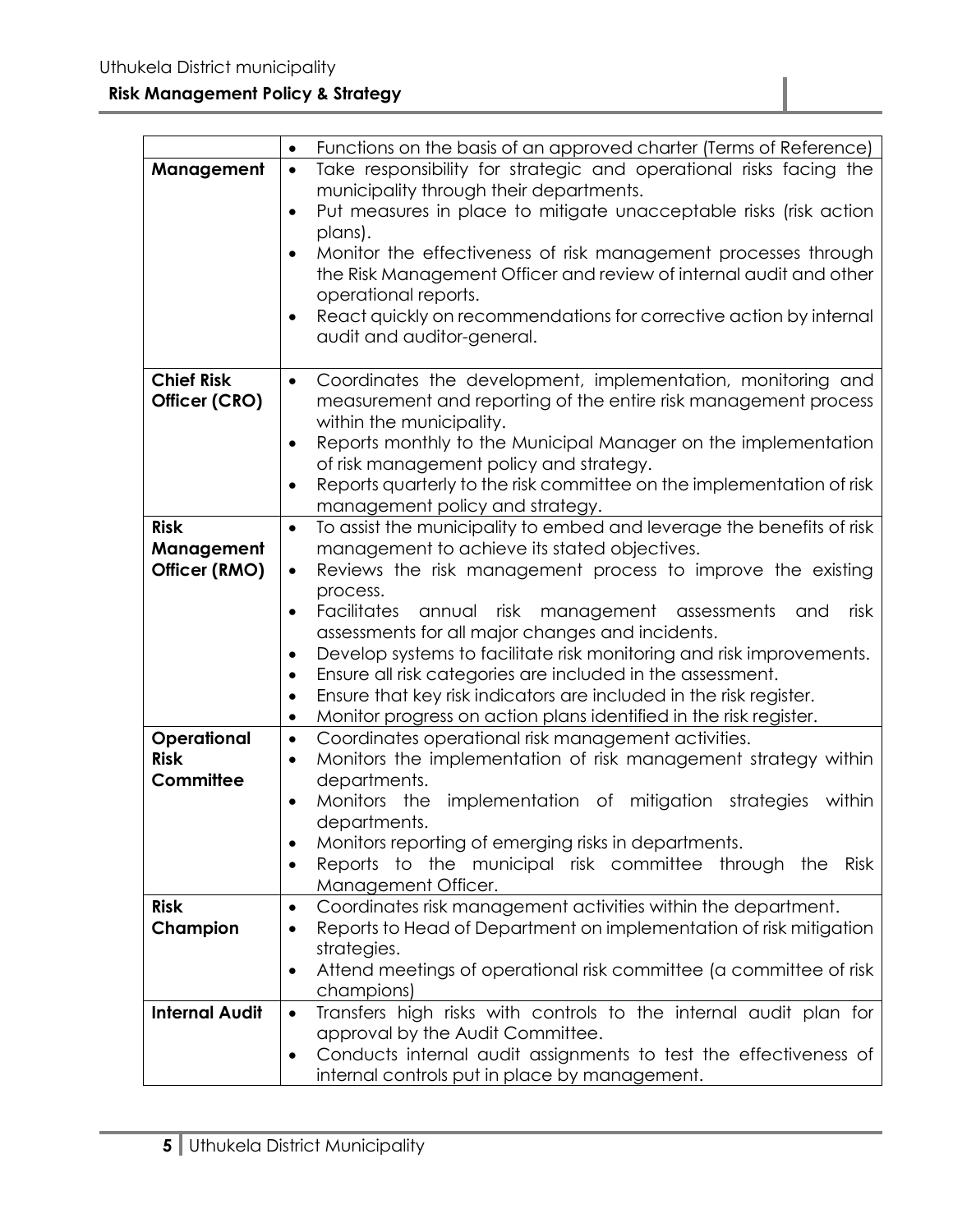## **Risk Management Policy & Strategy**

|                       | • Prepares internal audit reports with opinions on the extent of<br>effectiveness of the internal controls and risk management<br>processes.<br>• Recommends to management for corrective action where controls<br>are not followed or not working.<br>Prepares reports quarterly to the audit committee regarding the<br>effectiveness of the control environment and risk management<br>processes within the municipality. |
|-----------------------|------------------------------------------------------------------------------------------------------------------------------------------------------------------------------------------------------------------------------------------------------------------------------------------------------------------------------------------------------------------------------------------------------------------------------|
| <b>External Audit</b> | • Provides independent assurance on the effectiveness of risk<br>management.                                                                                                                                                                                                                                                                                                                                                 |
| <b>Staff</b>          | • Comply with municipal legislation, policies and procedures.<br>Embed risk management on their day-to-day activities.<br>Participate in risk management processes such as operational and<br>process risk assessments.                                                                                                                                                                                                      |

## **6. FRAUD PREVENTION**

All institutions are obliged to appoint a Fraud Prevention Committee, to consist of members of staff drawn from a variety of levels of the institution. The Fraud Prevention Committee must ensure the implementation of the fraud and misconduct strategy, creating fraud awareness amongst all stakeholders and accepting responsibility for considering any reports of fraud or misconduct and for taking appropriate action in consultation with the Head of institution.

The Accounting Officer establishes the right tone for the prevention and management of fraud and misconduct in the institution. This is achieved through developing and publishing a fraud and misconduct risk management policy. UThukela District Municipality will not establish a separate Committee to deal with fraud prevention matters, however it will be incorporated with the Risk management Committee.

## **7. RISK MANAGEMENT STRATEGY**

The basis of the risk management process is a continuous cycle anchored in the five steps of identifying, analysing, responding, monitoring and reporting risks as described in the COSO framework (Committee of Sponsoring Organisations). Within each step of the process, regular and meaningful communication is essential to improve the likelihood of success. The following key COSO elements of the risk management process should be followed in ensuring full implementation of the risk management policy of UDM.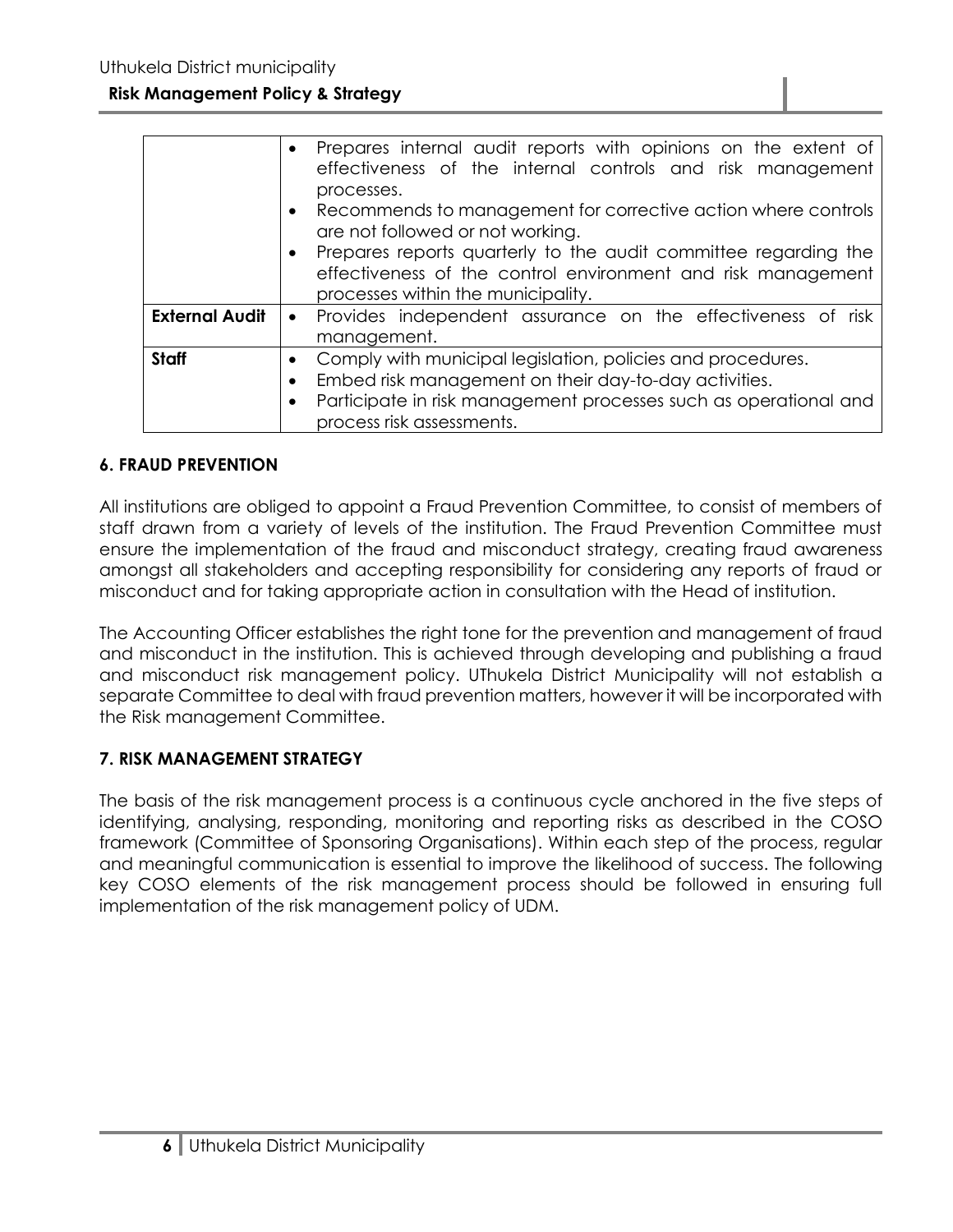

**Internal Environment**

The internal environment in risk management relates to the establishment of the risk management infrastructure and becomes the foundation for effective risk management. The internal environment should include:

- The integrity and ethical values of council and executive management;
- Management philosophy and operating style;
- Policies and risk management strategy;
- Risk management awareness;
- Risk management accountability (risk management KPIs in performance agreements of managers);
- Risk management committees for oversight;
- Definition of roles and responsibilities;
- Definition of the risk appetite of the municipality in line with recent prior auditor-general materiality levels and prevailing control environment of the municipality based on auditor-general reports and internal audit reports;

## **Objective Setting**

The starting point for risk management is a clear understanding of what the UDM is set to achieve (objectives). The objectives of UDM are outlined in its IDP, SDBIP and SOPs. Risk Management is about managing threats that might hinder the delivery of services and maximizing opportunities that will help deliver them.

This requires that effective risk management should be aligned to the planning processes and should take into account the environment (internal and external) within which the municipality operates. To this end, when identifying risks objectives should be considered at four levels, namely:

**Strategic:** high-level goals aligned with and supporting UDMs mission (e.g. IDP objectives per key performance area)

**Operations:** effective and efficient use of UDM resources (assets, budget, people, etc); **Reporting:** reliability of reporting (credibility of financial and performance information);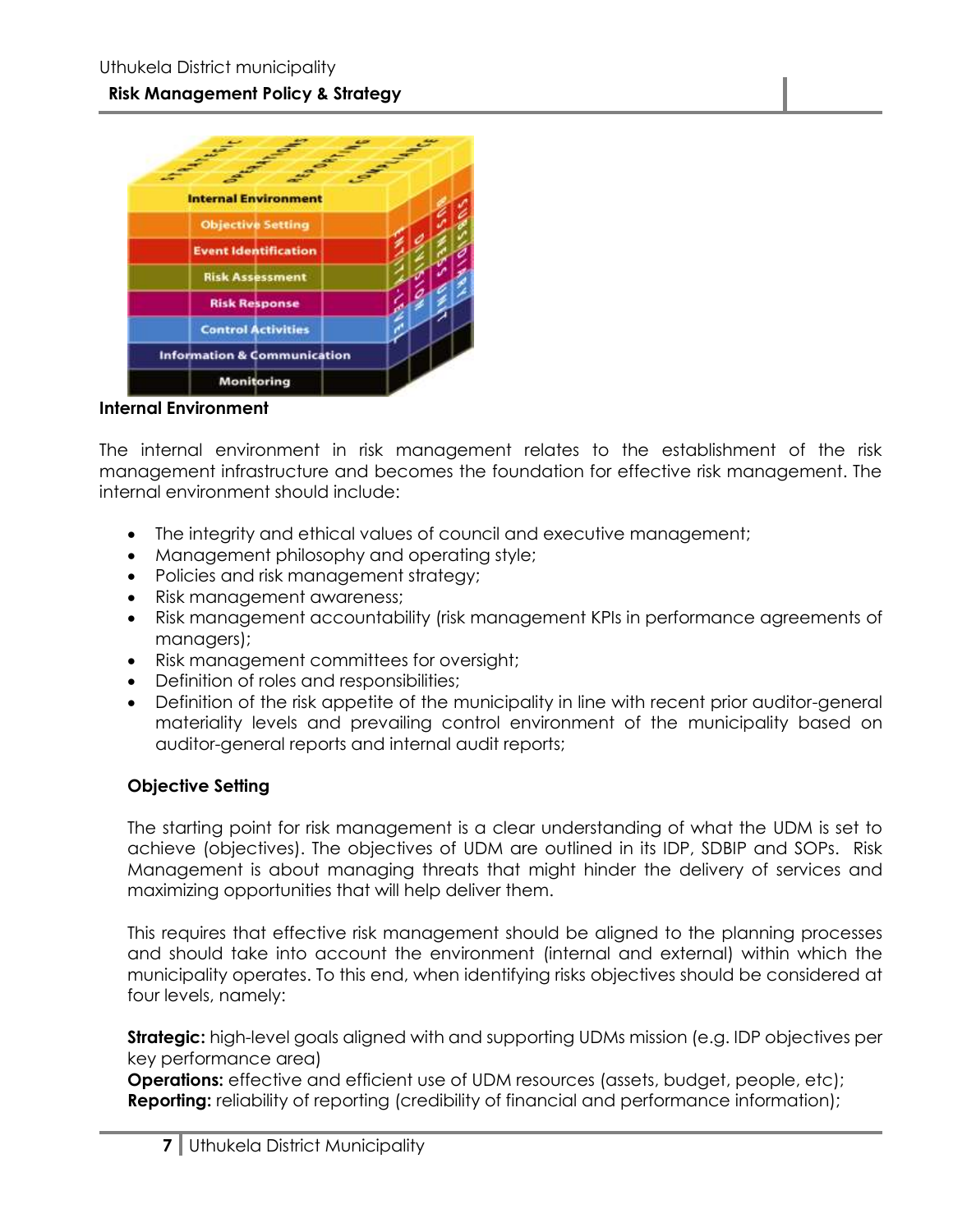**Compliance:** compliance with applicable laws, regulations and policies (e.g. MFMA, MSA, OHS, etc)

#### **Event Identification**

#### **Systematically and continuously identify risks faced in meeting objectives**

Annually and for each business objective management and councilors should identify events (key business risks and opportunities) at three levels, namely;

- **First level, strategic risks** against each strategic objective contained in the IDP, council and management should identify key risks that might impede the achievement of the business objectives. This should be done by way of a risk assessment attended by heads of departments and where possible members of the mayoral committee.
- *Second level, operational risks* should be identified following the identification of the strategic risks. The operational risks are based on the operational plans/SDBIPs of departments and are focused on key business functions of departments. This operational risks can also be done by way of risk assessment workshop, either as part of the strategic risk assessment or a separate departmental risk assessment workshop attended by section heads
- *Third level, process risks* should be identified for each business process linked to the operational risks of the department. This should be done through interviews with key process custodians within the department, and the results collaborated with section heads and where possible, head of departments.

The following risk categories should be taken into consideration when identifying potential risks:

#### *Internal Environment*

- Human Resource
- Financial and reporting
- Regulatory/Compliance
- Project management/Service delivery
- Health and safety
- Information Technology and Communication
- Business Continuity

#### *External Environment*

- Environmental/Social
- Political
- $\bullet$  Economical
- Reputational
- Legal and compliance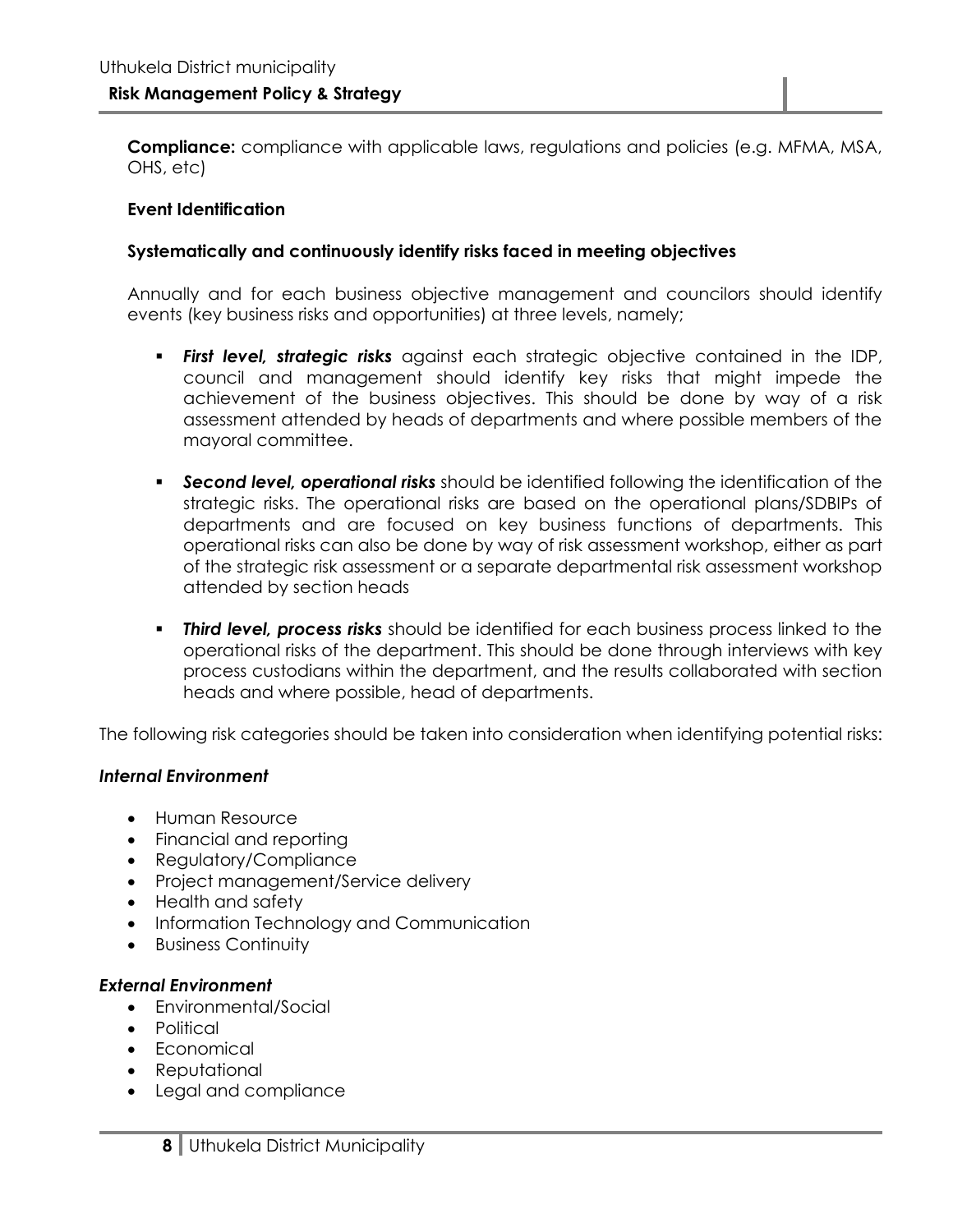**•** Business Continuity

## **Risk Analysis and rating of Inherent Risk**

Assess the significance of risks to enable the development of Risk Responses

Once the risks have been identified, the likelihood of the risk occurring and the potential impact if the risk does occur should be assessed using a risk-rating table adopted as part of the risk management framework *(re-Municipal-Wide Risk Management Framework).*

Residual risk is calculated by multiplying the inherent risk score by the rating scale for control effectiveness.

| <b>Effectiveness</b><br>category | <b>Category definition</b>                                                              | <b>Rating</b> |
|----------------------------------|-----------------------------------------------------------------------------------------|---------------|
| Very good                        | Risk exposure is effectively controlled and<br>managed                                  | 0.20          |
| Good                             | Majority of risk exposure is effectively controlled<br>and managed                      | 0.40          |
| Satisfactory                     | There is room for some improvement                                                      | 0.65          |
| Weak                             | Some of the risk exposure appears to be<br>controlled, but there are major deficiencies | 0.80          |
| Unsatisfactory                   | Control measures are ineffective                                                        | N 90          |

#### **Risk Response or Treatment**

- a) Once risks have been analysed appropriate risk responses will be determined to mitigate risks to an acceptable level within reasonable costs. UDM's inherent and residual risk profile presented on the Risk Register should be monitored against the target profile (residual risks rating).
- b) Risk can be dealt with in various ways. The risk response options encompass all possible management responses to risk, whether viewed as opportunities, uncertainties or hazards. The risk response options and examples of activities under each option are outlined below:
	- **Mitigate** (steps taken to reduce either the likelihood or impact e.g. through policies, procedures, registers etc.);
	- **Transfer** (steps taken to shift the loss or liability to others i.e. Insurance on vehicles, computers etc);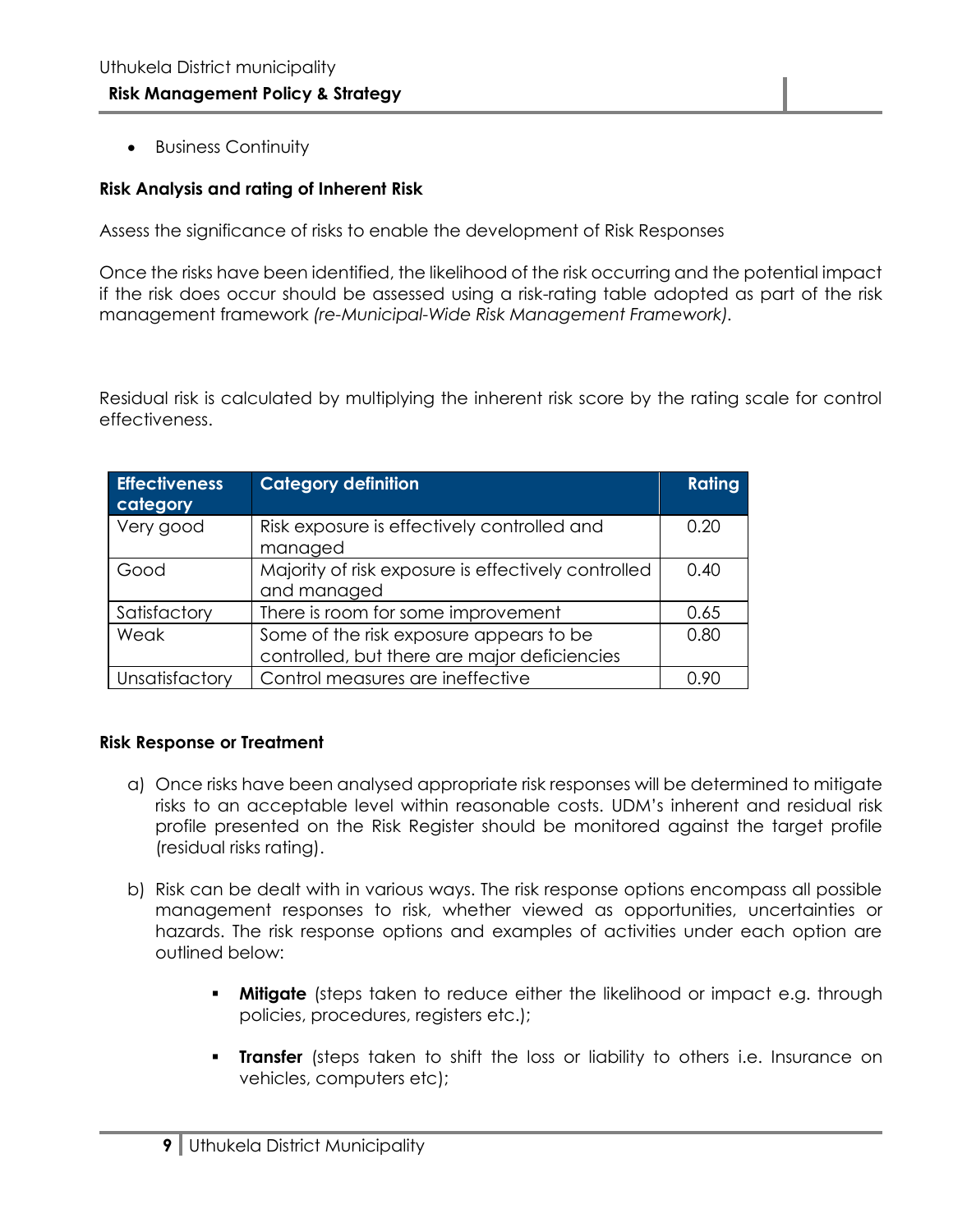- **Exploit** (steps taken to leverage opportunities e.g. strengthening relations with other departments to assist in management of the risk);
- **Avoid** (steps taken to prevent the occurrence of hazards e.g. deciding not to embark on a project, activity because it is too risky and has a highly hazardous impact); or
- **Acceptance** (an informed decision to accept both the impact and likelihood of risk event e.g. risks that UDM can do nothing about but live with them and just keep monitoring).
- c) Risk responses or treatment decisions will be deliberated by management during the risk assessment workshop. This will include the identification of further actions to achieve the desired residual risk. The risk committee has the ultimate oversight of the decision taken by management in this regard.
- d) Action steps should be identified for the risks where there are residual risk gaps. The actions should specify the responsibilities and due dates. Management should track to progress and completion of the actions.

| <b>TIMESCALE FOR ACTION</b> |                             |                             |  |
|-----------------------------|-----------------------------|-----------------------------|--|
| Colour-code of risk         | <b>Timescale for action</b> | <b>Timescale for review</b> |  |
| Green - insignificant       | Action within 12 months     | Review controls within 12   |  |
|                             | or accept risk              | months                      |  |
| Yellow – minor              | Action within 6 months      | Review within 9 months      |  |
| Yellow - moderate           | Action within 3 months      | Review within 6 months      |  |
| Red – major                 | Action within 1 month       | Review within 3 months      |  |
| Red – critical              | Action immediately          | Review within 1 month       |  |

## **Control Activities**

After a decision has been taken control activities need to be considered. The fundamental approach in this regard is two-fold, namely;

- a) The determination of **existing control** activities in the form of policies, procedures, registers, council committees, legislation etc. This is then followed by the assessment of the strength of these controls in terms of mitigating the risk identified. The assessment is referred to as the "*current control effectiveness"* i.e. if applied/complied with 100% and diligently, will the control mitigate the risk identified? In other words, are there no deficiencies in these controls that may cause the risk to succeed? An example is a diligent and committed security guard safeguarding cash with no fire arm.
- b) The implementation of **additional controls**, if the residual risk is above the tolerable level of risk (targeted residual risk).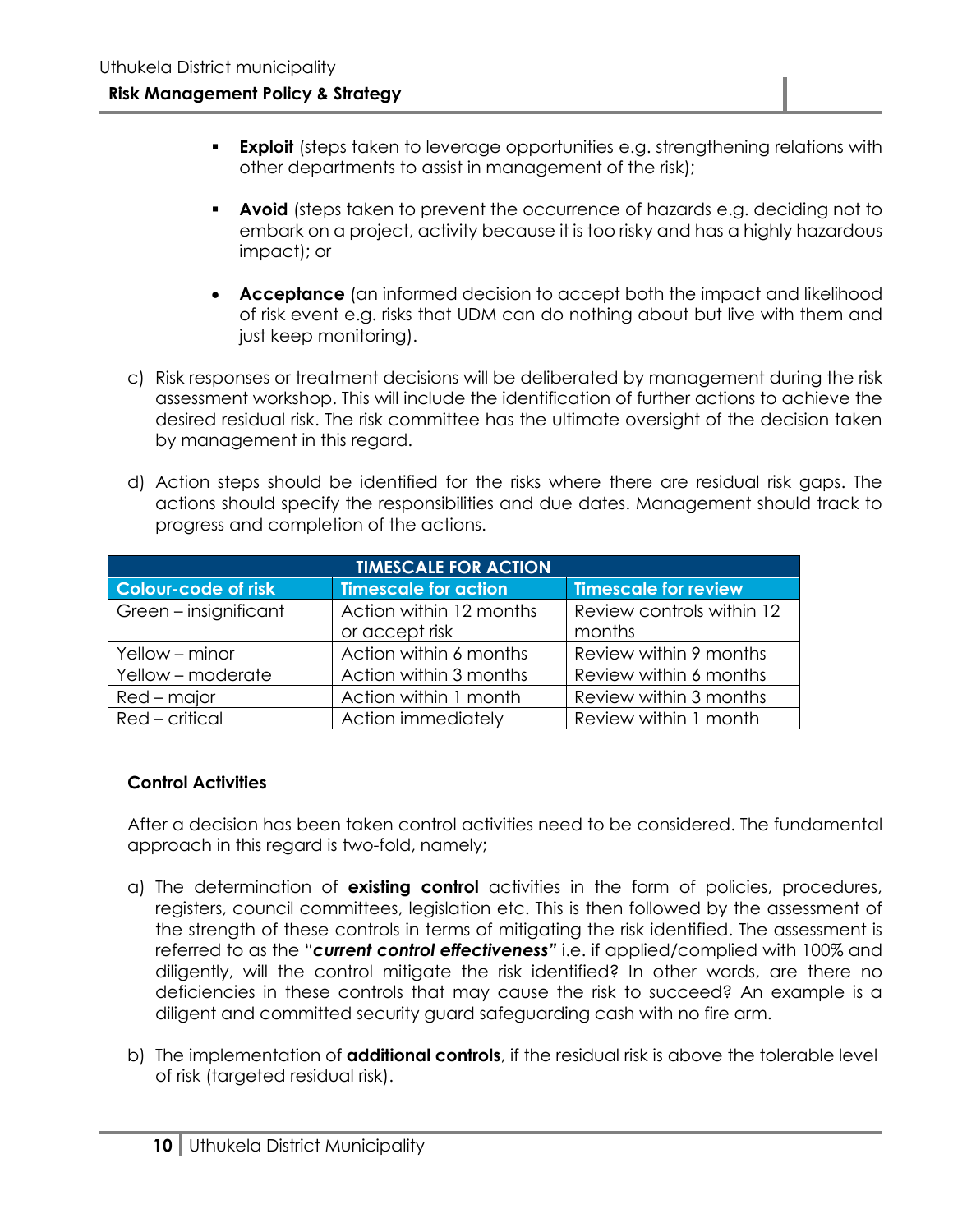#### **Communication**

## **Communicating the risk management information and strategies to the rest of UDM**

The management of UDM should communicate the risk management framework, risk management policy and the risk register throughout the municipality, and ensure awareness by all role players. This should be done through planned workshops prioritizing all departments and sections of the municipality. Risk management information should be stored on local networks to ensure easy accessibility.

## **Risk Monitoring**

- a) The purpose of the monitoring and review are to:
	- Provide assurance that risks are being mitigated as expected (risk action plans are being implemented by risk owners);
	- Assess whether the risk response plans remain relevant; and
	- Ensure that the risk profile reflects emerging risks during the course of the financial year, i.e. new exposures through on-going of management reports, internal audit reports, auditor-general reports, media, etc.
- b) Risk monitoring should consist of a combination of regular communication, periodic reviews and evaluation by independent assurance providers such as internal and external audits.
- c) Key aspects of monitoring will be:
	- Assessment of the quality and appropriateness of mitigating actions, in terms of adherence to the SMART principle.
	- Regular monitoring reports from all departments within the municipality on a regular basis to the risk management unit.
	- Verification of implementation of risk action plans by the risk management unit for review of the residual risk.
- d) Possibilities of incorporating Risk Management Reporting as a standing agenda item at a management meeting (MANCO) after each quarter or establishing an Audit and Risk Committee should be considered by Council in consultation with Management.

#### **Reporting**

- a) UDM will ensure that information is received by the appropriate interested parties in risk management i.e.
	- Municipal Council
	- EXCO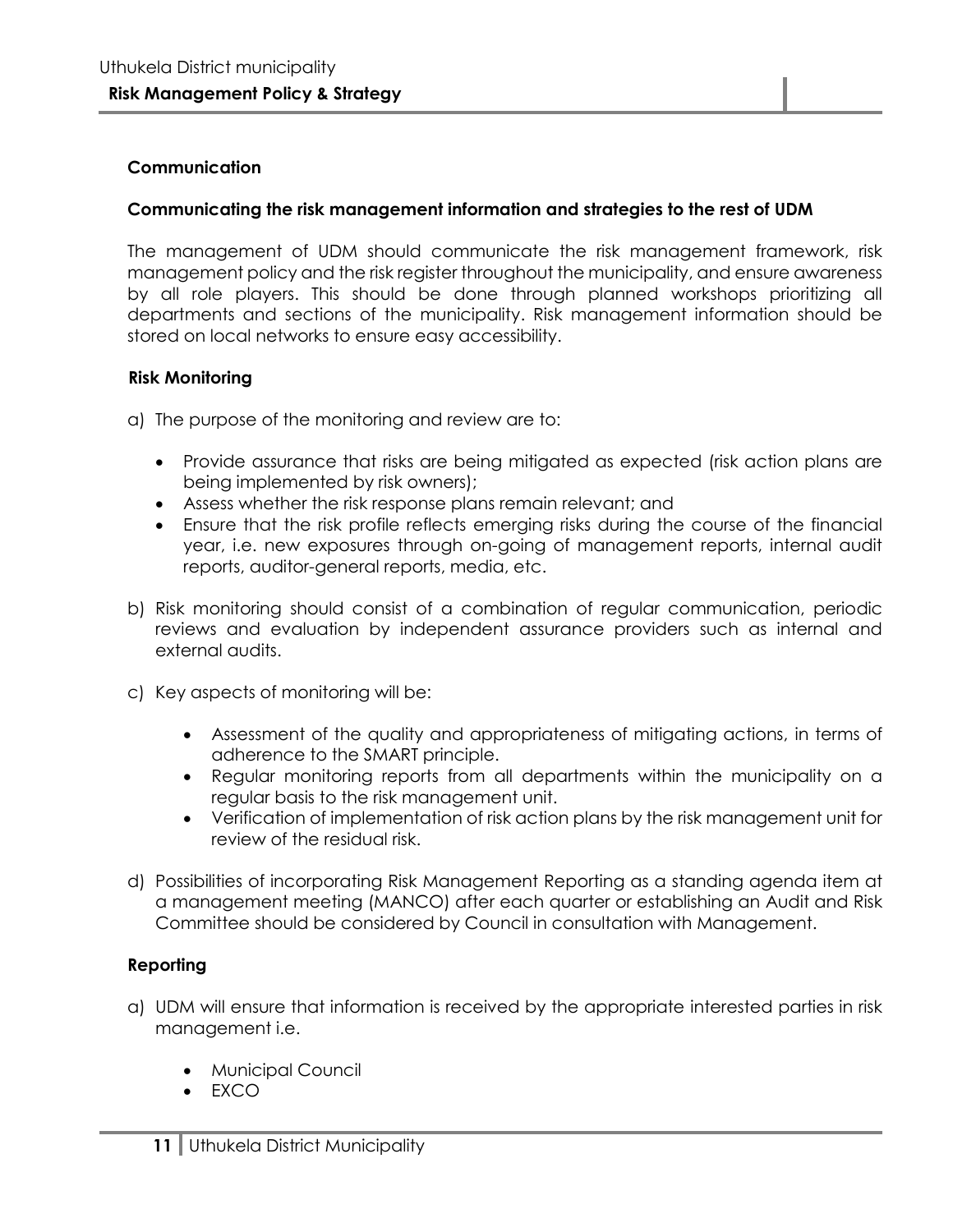## **Risk Management Policy & Strategy**

- Audit Committee
- MANCO
- Risk Management Committee
- b) On a timely basis, in a form and format that will aid the monitoring and control of the business.
- c) Key reporting information will include:
	- Critical risks facing, or potentially facing the municipality (e.g. top 10-30 risks from the risk register);
	- Department risk registers
	- **Emerging risks from the ordinary business of UDM;**
	- Updated residual risks due to implementation of risk mitigation plans (e.g. quarterly updated risk register);
	- Quarterly risk status on implementation of risk action plans across departments.
- d) The information provided will allow council and the risk committee to determine that the implementation of the risk management strategy has been effective. An opportunity to identify inherent inefficiencies and bottlenecks will be identified timeously for decision making (i.e. review the risk management strategy and policy, etc).

## **8. ESTABLISH THE PROCESS OF ONGOING RISK MANAGEMENT**

Whilst every employee in the municipality is responsible for managing risks in their individual parts, some people have additional responsibilities. This strategy should be driven by the Municipal Manager and delegated to the Risk Management Officer and managed by the Risk Committee.

#### **9. ADMINISTRATION**

The policy and strategy should be reviewed annually by the Risk Committee (through the Municipal Manager) in order to keep updated with the developments in risk management. The reviewed strategy will be approved by council by way of a resolution.